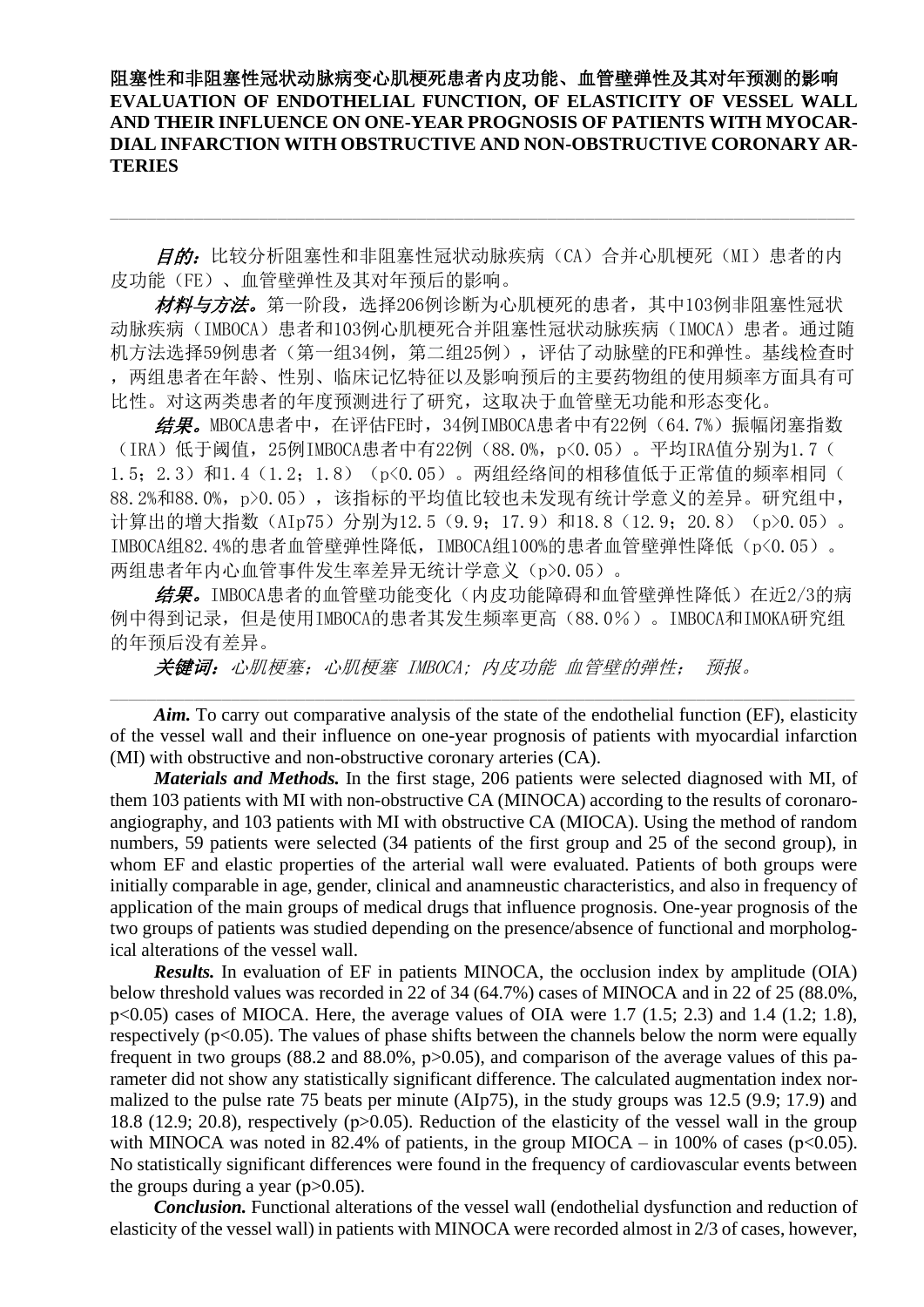their incidence in MIOCA was still higher (88.0%). The one-year prognosis in the study groups MINOCA and MIOCA showed no differences.

*Keywords: myocardial infarction, MIOCA; MINOCA; endothelial function; elasticity of vessel wall; prognosis.* \_\_\_\_\_\_\_\_\_\_\_\_\_\_\_\_\_\_\_\_\_\_\_\_\_\_\_\_\_\_\_\_\_\_\_\_\_\_\_\_\_\_\_\_\_\_\_\_\_\_\_\_\_\_\_\_\_\_\_\_\_\_\_\_\_\_\_\_\_\_\_\_\_\_\_\_\_\_\_\_

内皮功能(FE)是动脉粥样硬化形成和动脉粥样硬化保护因子的一个完整指标,在动 脉粥样硬化的各个阶段起着关键作用[1]。内皮功能障碍(ED)的标志之一是血管张力的失 调,这是由于血管舒张剂和血管收缩剂对各种刺激的释放不平衡[2],这在一项模拟实验大 鼠缺血的研究中得到了证实[3]。有证据表明,与血管壁弹性保持的患者相比,血管壁弹性 受损的患者发生心血管不良事件的几率更高[4]。

近年来,利用X射线血管内方法诊断和治疗冠心病显示出很高的医疗和社会效益[5]。 因此在绝大多数情况下,在心肌梗死(MI)中,冠状动脉造影(CAG)的结果显示梗死相关 性冠状动脉(CA)梗阻性病变(狭窄程度超过50%)[6]。另一方面,根据文献[6-8],平均 而言, 在6%的病例中, 冠状动脉未改变或非狭窄病变(狭窄小于50%)的心肌梗塞发生-无 梗阻性冠状动脉的心肌梗塞动脉疾病(IBOCA)。动脉粥样硬化性冠状动脉疾病引起的心肌 梗死,其发病基础是血管壁形态和功能状态的破坏。然而,即使根据CAG数据没有明确的CA 病变,心外膜CA和微脉管系统的ED仍是心血管事件(包括心血管原因,MI,中风和不稳定型 心绞痛的死亡率)发展的独立预测因子[ 9,10]。我们掌握的文献中,我们没有发现IMBOCA 和MI合并梗阻性冠状动脉疾病(IMOCA)患者的PE研究的比较分析数据。这方面,根据冠状 动脉阻塞的程度,研究MI患者的PE和血管壁弹性的基本参数是很方便的。

PE的非侵入性测定基于对一氧化氮(作为主要的血管舒张介质)对缺血响应的血管壁 平滑肌的作用的评估。考虑到ED具有普遍性,并评估血管床任何部位的内皮状态,可以得出 关于CA水平的EE状态的结论,包括心外膜和微循环[1,11]。

目的 - 比较分析阻塞性和非阻塞性冠心病心肌梗死患者血管壁内皮功能和弹性状态及 其对12个月预后的影响。

# 材料与方法。

本研究为回顾性研究,具有前瞻性研究的要素,由当地伦理委员会在2017年11月15日 区域临床心脏病药房的基础上批准(第11号方案)。第一阶段,选择206名确诊为心肌梗死 的患者入住良赞医院,这是根据心肌梗死的第四个通用定义确定的[12]。根据冠状动脉造影 结果分为两组:第一组103例无阻塞性冠状动脉病变(狭窄达50%或无动脉粥样硬化病变征象 ),第二组103例有阻塞性冠状动脉病变。第二组组患者(IMOCA)在100%的病例中进行了 心肌血运重建。第二组患者是根据第一组患者的情况,以一对夫妇的方式选择的。

随后,随机数法从第一组中选出34名,第二组中选出25名。获得的各组在年龄、性别 、心肌梗死分类(Q-MI、非Q-MI)、缺血史、危险因素和药物摄入频率方面具有可比性(乙 酰水杨酸除外,表1)。患者管理没有超出此病理学的推荐程序。患者(或其法定代表)入 院后签署知情同意书。

住院期间,在心肌梗死诊断后5天内,这些患者接受了闭塞试验,通过光容积描记术和 脉搏波轮廓分析(PWA)评估PE,以研究硬件软件complex Angioscan-01(LLC"Angioscan electronics",俄罗斯)上动脉壁的弹性特性[10]。该研究是根据标准方法进行的:患者 在休息10-15分钟后,早晨在温暖,安静,黑暗的房间里空着肚子,在初步测量血压后就坐 下使用标准示波法。进行咬合试验时,将LED传感器安装在双手食指的末端指骨上,位于心 脏水平:通道传感器1位于右手手指上,通道传感器2位于左手手指上。记录脉搏波的初始信 号,然后通过将血压计袖带充气至初始收缩压大于50毫米汞柱的压力5分钟来阻断右肱动脉 。

此外,在闭塞后3分钟内,袖带内的压力降低,并记录容积脉搏波。评估了从右手食指 发出的信号振幅的增加情况。振幅遮挡指数(OAI)通过校正来自通道2的信号来计算, 就是 控制。该指标的阈值为2.0或更高,表明PE保存在小阻力动脉和小动脉水平。从生理学角度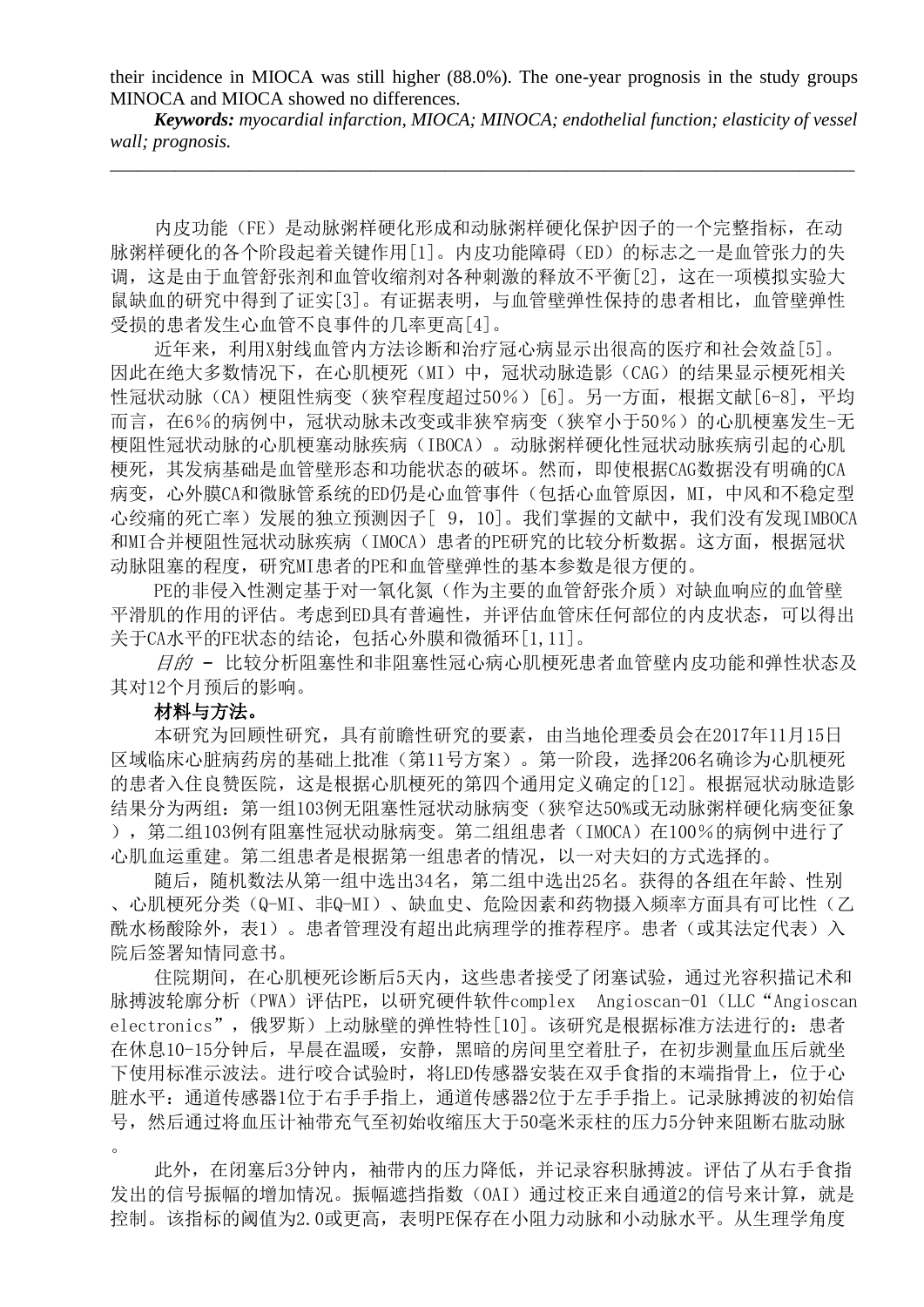来看,IRA表征了阻塞后响应一氧化氮生成的动脉血液循环的增加。为评估肌肉型中动脉水 平的FE,采用相位滞后(相移)法测定闭塞指数,其标准值为10ms或更多。该指标的计算是 基于一氧化氮的作用下血管壁平滑肌元件的音调降低,从而使脉搏波传播速度向闭塞部位( 中口径动脉)远侧减速。

测量血压后进行СAPV时,将1号通道的光学传感器安装在右手食指的末端指骨上。为 了评估动脉壁的弹性特性,评估了增强指数(AIp)作为动脉壁硬度的一个整体指标,反映 了收缩期晚波对脉搏动脉压的贡献,并允许量化脉搏波曲线的类型。随着血管壁硬度的增加 ,脉搏波速度增加,AIp为正值(脉搏波A型或B型)。动脉壁保持弹性的情况下,AIp为负值 (C型脉搏波)。为了获得可比较的值,使用标准化为每分钟75次心率(AIp75)的计算AIp  $\ddot{\phantom{0}}$ 

对两组患者的预后(12个月)进行评估,包括中口径动脉和微循环水平铁的保存和受 损,以及血管壁弹性的保留和硬度的增加。研究综合终点(CCP),包括心血管疾病死亡率 、心肌梗死、脑血管意外和不稳定型心绞痛。

使用Microsoft Excel 2016处理获得的数据。使用IBM SPSS Statistics 10.0软件包执 行统计数据处理。采用Mann-Whitney检验比较非正态分布定量指标的平均值,以中位数(M )、上四分位数(Q3)和下四分位数(Q1)表示。定性特征用绝对值(n)和占患者总数的 百分比表示;在比较分析中,通过构建列联表,用Pearson卡方检验统计显著性水平(p)。 至少一个标准值<10的情况下,进行耶茨校正;对于值<5的情况,计算Fisher精确检验。采 用Cox比例风险回归模型分析不良结局。P<0.05为差异有统计学意义。

### 研究结果与讨论

根据IMBOCA患者的闭塞试验结果, 在34例病例中有22例 (64.7%)记录了IRA值小于 2.0(表明在小阻力性动脉和小动脉水平存在ED)。 IMO-CA患者-25例中有22例 (88%, p = 0.04)。评估两组患者的IRA定量指标时,平均值均低于正常值,但是IMBOCA组的IRA较高  $(p = 0.02, \; \bar{\bar{\mathcal{R}}}$ 2)。

在比较心外膜动脉水平上内皮细胞的功能状态时,两个对照组中也发现了违规行为。对通道 之间的相移指数的分析表明,无论由动脉粥样硬化过程引起的冠状动脉疾病的程度如何,MI 患者的MI值均降低(p = 0.5, 表2)。应该指出的MBOCA组中, 34名患者中有30名 (88.2% )患有中动脉水平的ED, 在IMO-CA组中,有25名患者中有22名(88.0%)(p> 0.05)。

进行CAPV时AIp75被评估为血管壁弹性的主要指标。研究组中AIp75具有中等正值(这 表明弹性性能下降,血管壁刚性增加),但无统计学显着性差异(p> 0.05)。大多数情况 下两组均记录了曲线A的类型(表3分别为79.4%和92.0%)。但是应该注意IMBOCA组中82.4 %的患者的血管壁弹性降低,而阻塞性冠状动脉疾病中100%的患者弹性降低(p < 0.05) 。

微循环水平上评估PEBO保留和受损的IMBOCA患者的预后,在12个月内,CC保留的12例 患者中有7例(58.3%)记录了CCT,而PE受损的22例中有11例(50%)记录了CCT(p > 0, 05)。IMOCA中,一年内3例(33.3%)PE不变的患者中注册了CCT,22例ED中22例(59.1% )的患者中注册了CCT(p> 0.05)。当在心外膜动脉水平分析PE保留和受损的IMBOCA患者的 年预后时,分别有50.0%和53.3%的患者发生心血管事件(p> 0.05)。第二组中观察到类 似的指标, 其中66.7%的患者发现了保留PE的CCT, ED的患者为50.0% (p> 0.05)。

6例 (66.7%) 的IMBO-CA患者中, 有4例的血管壁弹性得以保留, 观察到CCT, 并且该 指标与血管壁僵硬程度增加的患者无统计学差异(28例中有14例(50.0%),p> 0.05)。 所有患有阻塞性冠状动脉疾病和血管壁僵硬的患者中,心血管事件的记录频率相当(25名患 者中有14名患者(56.0%),p> 0.05)。

因此,获得的数据表明,尽管IMBOCA患者的动脉粥样硬化过程不存在或没有明显的CA 病变(狭窄程度高达50%),但在心外膜动脉和微循环水平均存在PE侵犯,分别发生在88.2 %和64.7%的病例中。应当指出IMBOCA比IMBOCA较小的阻力性动脉和小动脉水平上发生ED的 频率更高,这可以通过这些患者CA的巨大结构变化来解释。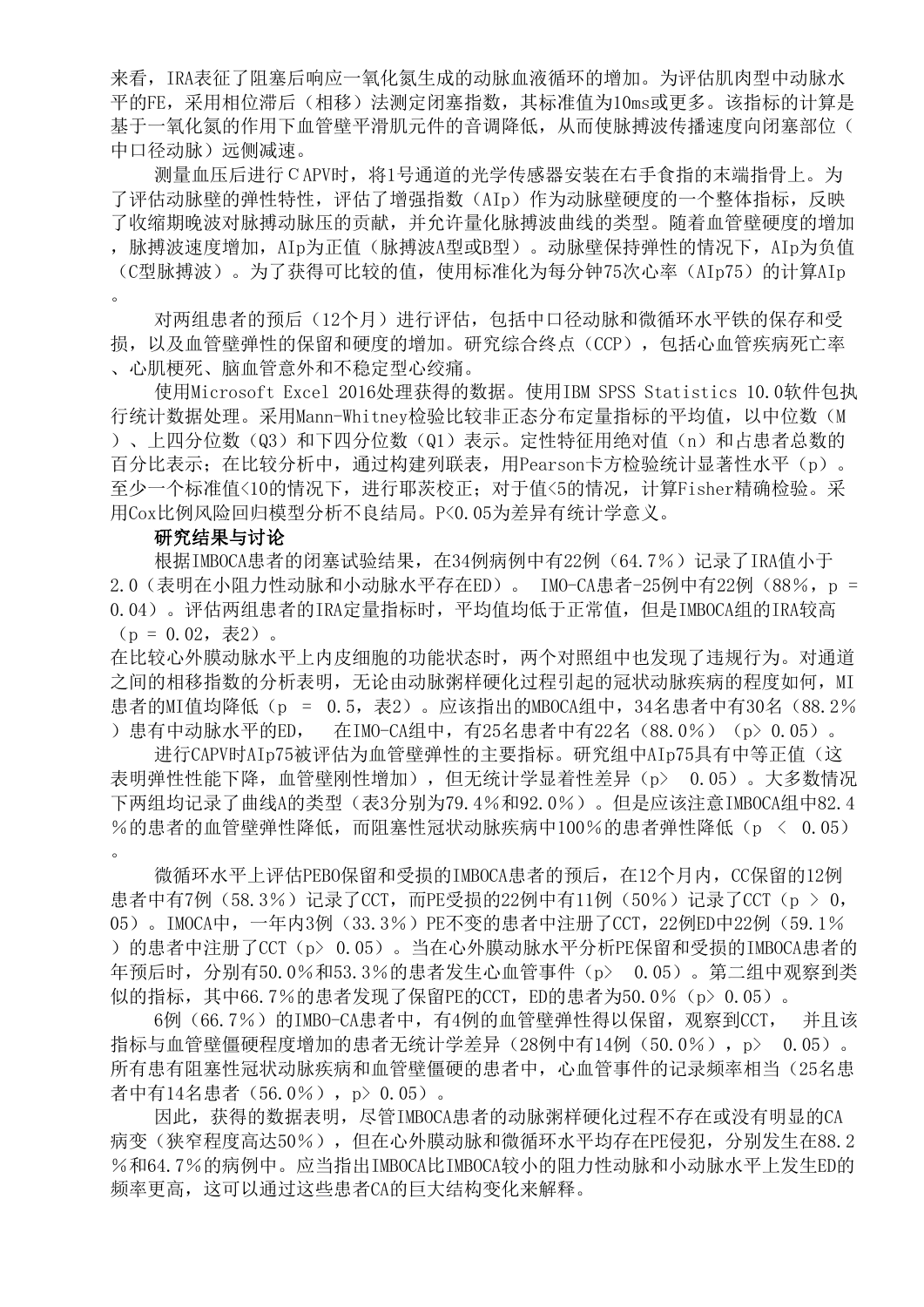CAPV的结果表明动脉壁刚度增加IMBOCA和IMOCA患者中同样明显。然而,在非阻塞性冠 状动脉疾病中,血管壁弹性降低的发生率在统计学上显着降低,与第二组相反,在所有患者 中均发生这种情况,与第二组相反,在82.4%的情况下(p <0.05) (100%)。这再次证 实了阻塞性冠状动脉疾病患者血管壁的形态和功能变化更为明显。

我们的研究过程中评估了ED和血管壁弹性降低对预后的影响。所获得的数据表明,无 论是在微循环水平还是在心外膜动脉水平,ED都不能确定非阻塞性冠状动脉疾病患者的预后 (p> 0.05)。血管壁弹性的降低与患者的预后之间也没有关系(p> 0.05)。当分析EDKA和 IMOKA组血管壁的刚度对CCT发生率的影响时,也没有统计学上的显着性差异(p> 0.05)。 然而其他研究中,与血流动力学无关的CA病变患者的ED与正常PE患者相比在统计学上显着恶 化了预后[9,10]。所产生的矛盾可能是由于我们的研究局限于对少数病人的预测。

#### 结论

心脏病患者有心肌梗塞时,冠状动脉受到不分青红皂白的损伤,与心肌梗塞和冠状动 脉的破坏性损伤一样,在冠状动脉的整个长度上也发现了内皮功能失调的迹象;在较小程度 上-在微循环水平,在相当程度上-在心动脉。同样两组中血管壁的弹性都降低了,但是在非 阻塞性冠状动脉病变中动脉壁的刚度要少得多。

因此,可以认为在非梗阻性冠状动脉疾病的心肌梗塞中,由于病理生理机制而发生了 内皮功能障碍和血管壁弹性降低,但发生频率低于梗阻性冠状动脉疾病的心肌梗塞。在我们 的研究中,内皮功能障碍(在微循环水平和在心外膜动脉水平)都没有独立影响心肌梗死患 者的预后(包括梗阻性冠状动脉疾病和没有梗阻性冠心病)。

变数 IMBOCA IMOKA n 34 25 年龄, M (Q1; Q3), 岁 58.6 (48.5; 67.7) 59.7 (53.2; 66.6) 男性, n (%) 33 (67.6) 13 (52.0) 入院临床诊断 心电图上ST段抬高的MI, n (%) 22 (64.7) 13 (52.0) 心电图上无ST段抬高的MI, n (%) 12 (35.3) 12 (35.3) 12 (48.0) 最终临床诊断 形成Q波的MI, n (%) 15 (44.1) 13 (52.0) 没有Q波形成的MI, n (%) 19 (55.9) 12 (48.0) 缺血病史 心绞痛, n  $(S_0)$  8 (32.0) 梗死后心硬化, n (%) 5 (14.7) 4 (16.0) 心房颤动, n  $(\%)$  2 (8.0) 慢性心力衰竭, n (%) <br>
5 (14.7) 1 (4.0) 风险因素 高血压,n(%) 27 (79.4) 20 (80.0) 抽烟n  $(\%)$  13 (38.2) 12 (48.0) 糖尿病, n ( % ) <br>
2 (20.6) 4 (16.0) 肥胖, n  $(\%)$  4 (16.0) 复杂遗传,n(%) 7 (20.6) 8 (32.0) 服用药物 他汀类药物, n (%) 29 (85.2) 23 (92.0) ACE抑制剂或ARB II, n (%) 25 (73.5) 22 (88.0) B肾上腺素能阻断剂, n (%) 23 (67.6) 18 (72) \$P 邻醋酸基苯酸, n (%) 25 (100) 24 (70.6) 25 (100)

注意:在所有情况下,除乙酰水杨酸外,统计显着性水平(p)> 0.05; ACE抑制剂-血 管紧张素转换酶抑制剂, ARB II-血管紧张素II受体阻滞剂

研究患者群体的临床和人口统计学特征

## 表 1